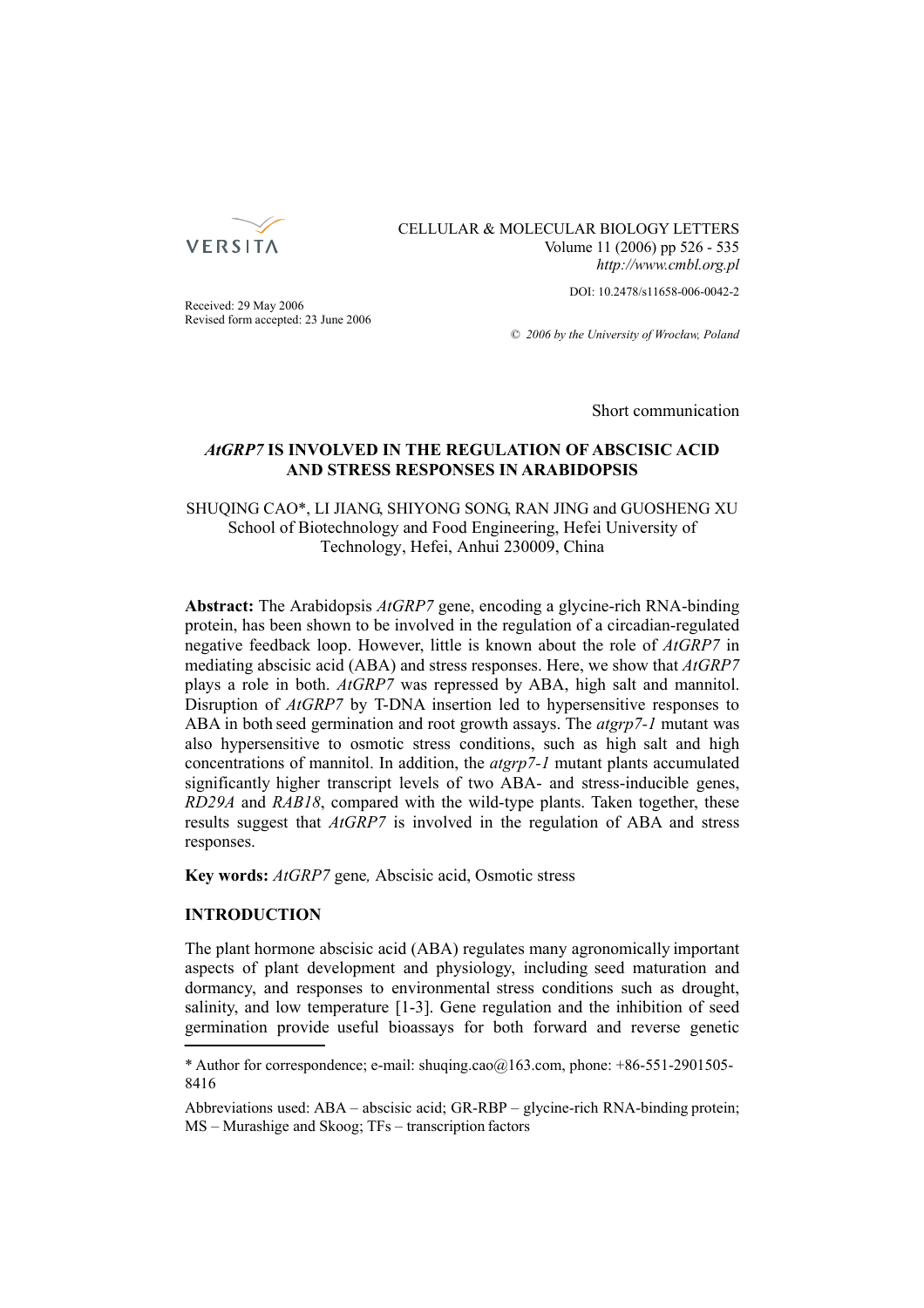analyses that have revealed many molecular components in plant ABA signal transduction pathways [2, 4]. These components range from early signaling intermediates, such as G proteins and protein kinases/phosphatases, to transcription factors (TFs) and RNA metabolic proteins; thus, the modulation of ABA responses in plants involves a complex molecular network [2-9].

A family of proteins consisting of one amino-terminal consensus sequence RNAbinding domain and one carboxyl-terminal glycine-rich domain was isolated from cyanobacterium [10-11], plant [12-15], and human [16] cells. It is referred to as a glycine-rich RNA-binding protein (GR-RBP) family [13, 15]. There are eight members of the GR-RBP family in the Arabidopsis genome, including AtGRP7 (AT2G21660) [17], which has been shown to be involved in regulating a negative feedback loop through which it influences the circadian oscillations of its own transcript [18]. However, it remains unclear whether *AtGRP7* plays a role in mediating ABA and stress responses.

In this study, we showed that *AtGRP7* was repressed by ABA, salt (NaCl), and mannitol. This disruption of *AtGRP7* led to hypersensitive responses to ABA and osmotic stress conditions, such as high salt and high concentrations of mannitol, in both seed germination and root growth assays. Moreover, *atgrp7-1* mutant plants accumulated significantly higher transcript levels of two ABA- and stressinducible genes, *RD29A* and *RAB18*, compared with the wild-type plants. Together, these results suggest that *AtGRP7* is involved in the regulation of ABA and osmotic stress responses.

### **MATERIALS AND METHODS**

#### **Plant material and growth conditions**

Seeds of Arabidopsis (*Arabidopsis thaliana*) wild-type ecotype Colombia-0 and the *atgrp7-1* mutant were surface sterilized and plated on Murashige and Skoog (MS) media [19] containing 1% sucrose. The plates were stored for 3 days in the dark at 4ºC and then placed in a growth chamber set at 22ºC, with a light intensity of 100  $\mu$ mol m<sup>-2</sup> s<sup>-1</sup> and a 16-h day.

For the germination assay, fifty seeds of each genotype (Wild type and *atgrp7-1*) were germinated and grown on growth media supplemented with different concentrations of ABA, NaCl and mannitol (Sigma, St. Louis, MO, USA), and incubated at 4ºC for 2 days before being placed at 22ºC under long-day conditions. Germination (the emergence of radicles) was scored 5 days after the treatments. For the root elongation assay, the root lengths were measured after seeds of wild-type and *atgrp7-1* mutant were germinated on growth media containing 0.1 μM ABA, 100 mM NaCl, and 200 mM mannitol for 5 days.

For the ABA, NaCl and mannitol treatments, two-week old wild-type seedlings grown on MS media were respectively treated with 100 μM ABA, 300 mM NaCl and 300 mM mannitol for 6 h, starting at 09:00, and then sampled for RT-PCR analysis.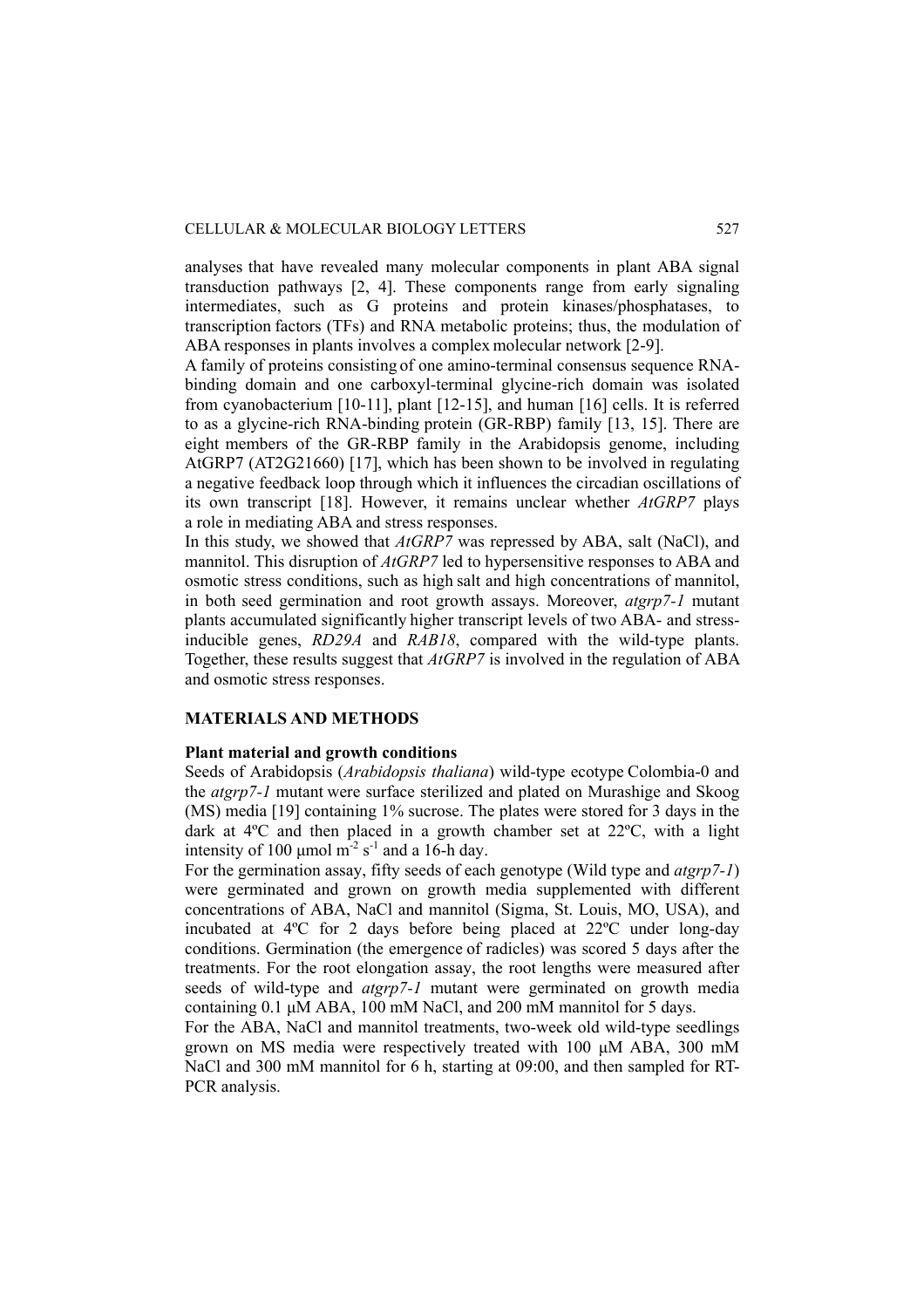### **Isolation of the** *atgrp7-1* **T-DNA insertional mutant allele**

The *atgrp7-1* mutant is a sequence-indexed Arabidopsis T-DNA insertion mutant  $(SALK<sub>113110</sub>; <http://signal.salk.edu/>) isolated by the Salk Institute Genomic$ Analysis Laboratory [20] and obtained by us from the Arabidopsis Biological Resource Center (ABRC; Ohio State University, Columbus, OH, USA).

### **RT-PCR analysis of gene expression**

Seedlings were homogenized with a mortar and pestle in liquid nitrogen. RNA was extracted using Trizol Reagent (Invitrogen, CA), followed by chloroform extraction, isopropanol precipitation, and spectrophotometric quantification. cDNA was synthesized from DNase-treated RNA with Superscript reverse transcriptase (Invitrogen), following the manufacturer's instructions. The cDNA products were standardized for semi-quantitative RT-PCR using β-actin primers as a reference. For each transcript, sequence-specific 5' and 3' primers were designed with melting temperatures between 52ºC and 60ºC. The number of cycles was established empirivelly to amplify the target cDNA to allow the maximal detection of differences in transcript number. The following primers were designed for gene-specific transcript amplifications:

*ACTIN11* (*ACTIN*, At3g12110): forward, 5'-GATTTGGCATCACACTTTCTA CAATG-3', and reverse, 5'-GTTCCACCACTGAGCACAATG-3';

*RD29A* (At5g52310): forward, 5'-ATCACTTGGCTCCACTGTTGTTC-3' and reverse, 5'-ACAAAACACACATAAACATCCAAAGT-3';

*RAB18* (At5g66400): forward, 5'-GTGGTGGCTTGGGAGGAATGCTTCA-3' and reverse, 5'-ATGCGACTGCGTTACAAACCCTCA-3'.

#### **Statistical analysis**

The data is the mean  $\pm$  S.E. of three replicates. The analyses of variance were computed on statistically significant differences  $(P < 0.05)$  determined based on the appropriate F-tests. The mean differences were compared utilizing Duncan's multiple range test.

## **RESULTS**

## **Repression of** *AtGRP7* **expression by ABA, NaCl and mannitol**

To determine whether *AtGRP7* is affected by ABA, NaCl or mannitol, the expression pattern of *AtGRP7* was analyzed in response to the three compounds. *AtGRP7* expression was regulated by the circadian clock, and the *AtGRP7*  transcript levels in control plants have been shown to significantly increase from 09:00 to 15:00 [18]. Therefore, wild-type plants grown in long-day conditions were treated with ABA, NaCl and mannitol for 6 h, starting at 09:00. As shown in Fig. 1, ABA treatment significantly decreased the transcript level of *AtGRP7*. In addition, *AtGRP7* is also strongly repressed by NaCl and mannitol. These results suggest the possible involvement of *AtGRP7* in regulating ABA and stress responses.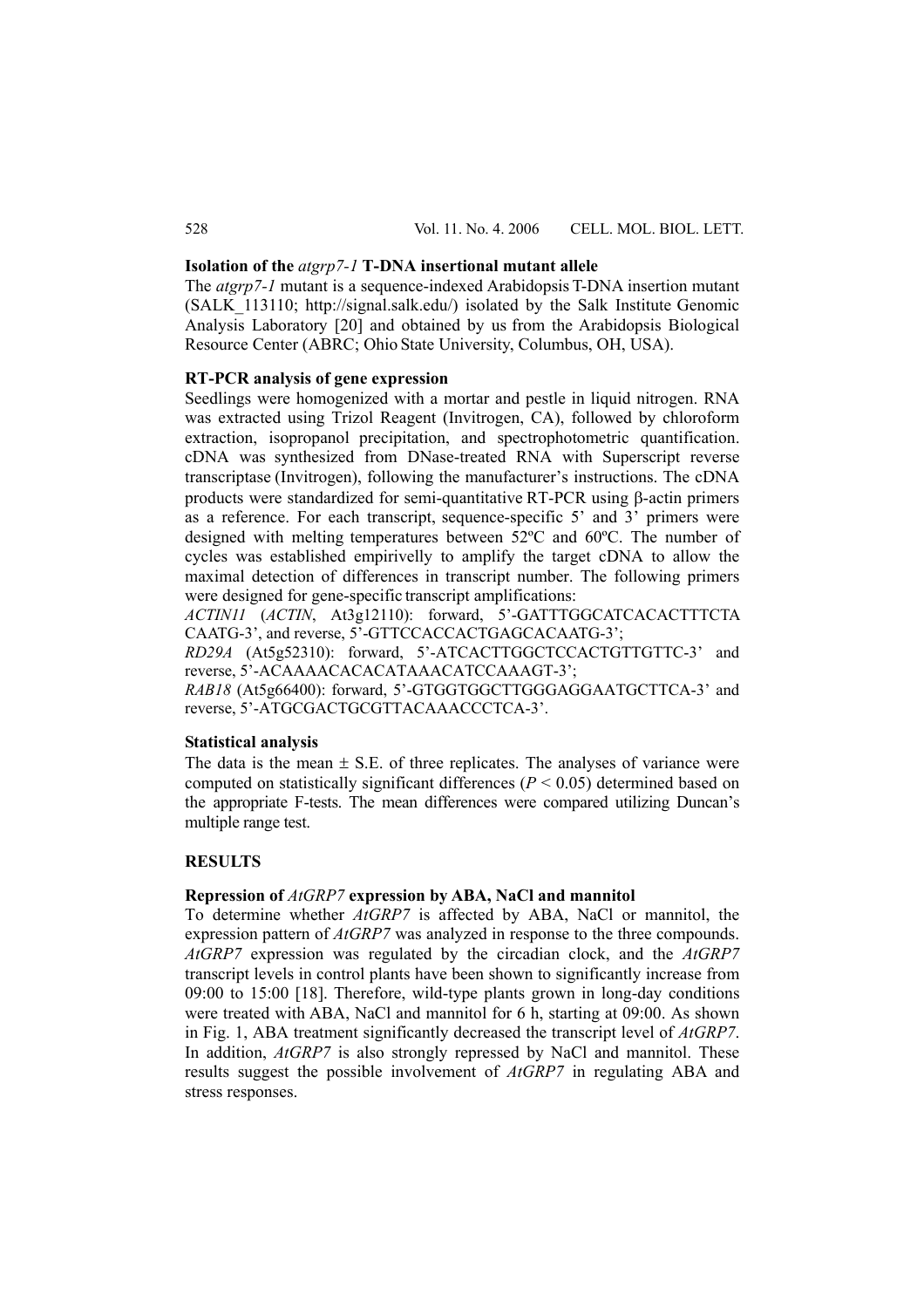

Fig. 1. Repression of *AtGRP7* expression by ABA, NaCl and mannitol in wild-type plants. Two-week old wild-type plants grown on MS medium at 22ºC were either not treated (-) or treated with 100  $\mu$ M ABA (+), 300 mM NaCl (+), or 300 mM mannitol (+) for 6 h, starting at 9:00. The *ACTIN* gene was used as a loading control.

### **The** *atgrp7-1* **mutant is hypersensitive to ABA, NaCl and mannitol**

To examine the function of the *AtGRP7* gene, we isolated a T-DNA insertional allele of this gene (*atgrp7-1*) from the collections of T-DNA-transformed Arabidopsis lines (SALK\_113110, Arabidopsis Biological Resource Center). Homozygous mutant lines were established after selfing. The RT-PCR analysis showed that the insertion abolished the expression of *AtGRP7* (data not shown). To evaluate the consequences of *AtGRP7* gene disruption, we examined the mutant plants under normal growth conditions and found them to be indistinguishable from the wild type (Fig. 2A). However, the fact that the transcript of *AtGRP7* is repressed by ABA and abiotic stress signals prompted us to evaluate the effects of the *atgrp7-1* mutation on plant responses to ABA, NaCl and mannitol. When grown on media containing 0.2 μM ABA for 7 days, all the wild-type seeds were able to germinate and successfully develop healthy cotyledons and true leaves, whereas most of *atgrp7-1* seeds did not germinate (Fig. 2A). Hypersensitivity of the *atgrp7-1* mutant to ABA is further supported by the *atgrp7-1* mutant being more sensitive to all the tested ABA concentrations than the wild type was (Fig. 2B). Likewise, the *atgrp7-1* seeds were also more sensitive to all the tested concentrations of NaCl and mannitol than the wild-type seeds (Figs 3A and 4A).

We then examined the effects of ABA, NaCl and mannitol on the root growth of *atgrp7-1* seedlings. At 0.1 µM ABA, 100 mM NaCl and 200 mM mannitol, the respective root growths of wild-type seedlings were 26.3%, 78.9%, and 34.2% of their control rates, while those of the *atgrp7-1* seedlings were 10.5%, 26.5 %, and 16.2% of their control rates (Figs 2C, 3B and 4B). These results supported the conclusion that the *atgrp7-1* mutation renders the seedlings hypersensitive to ABA, osmotic stress, and high salt.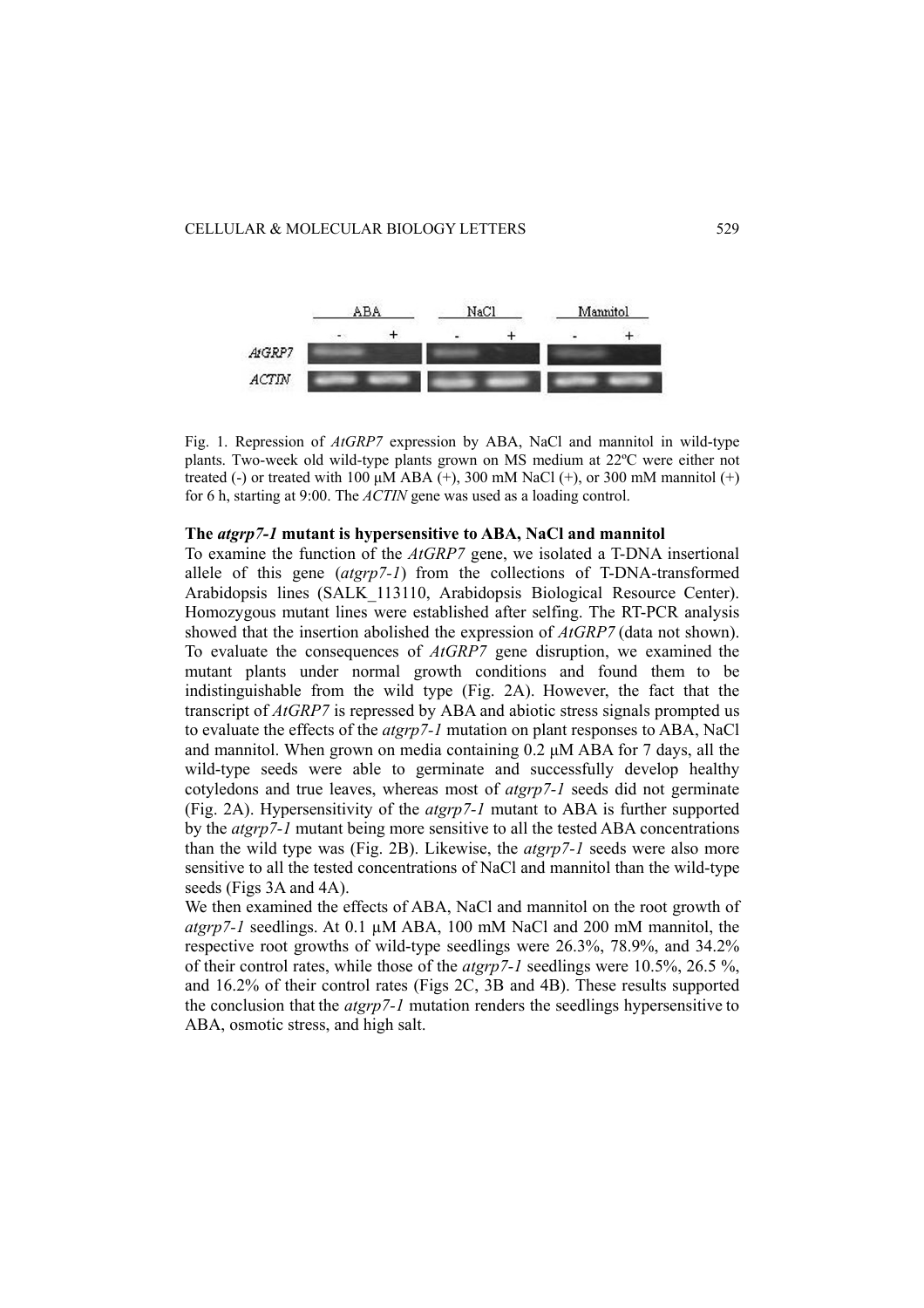

Fig. 2. The seed germination and ABA response of the *atgrp7-1* mutant. A. Germination of wild-type and *atgrp7-1* seeds grown on MS media without or with 0.2 µM ABA for 7 days. The experiments were repeated three times. Representative results are shown. B. Germination of wild-type and *atgrp7-1* seeds in response to ABA. Wild-type and *atgrp7-1* seeds were grown on MS media containing the indicated concentrations of ABA for 5 days. Error bars indicate  $\pm$  SE (n = 3). C. The effect of ABA on the root growth of wild-type and *atgrp7-1* seedlings. The root lengths were measured after seeds of the wild-type and *atgrp7-1* mutants were germinated on growth media with or without ABA (0.1  $\mu$ M) for 5 days. Error bars indicate  $\pm$  SE (n = 3).



Fig. 3. Response of the *atgrp7-1* mutant to NaCl. A. Germination of wild-type and *atgrp7-1* seeds in response to NaCl. Wild-type and *atgrp7-1* seeds were grown on MS media containing different concentrations of NaCl for 5 days. Error bars indicate  $\pm$  SE (n = 3). B. The effect of NaCl on the root growth of wild-type and *atgrp7-1* seedlings. The root lengths were measured after seeds of the wild-type and *atgrp7-1* mutant were germinated on growth media with or without NaCl (100 mM) for 5 days. Error bars indicate  $\pm$  SE (n = 3).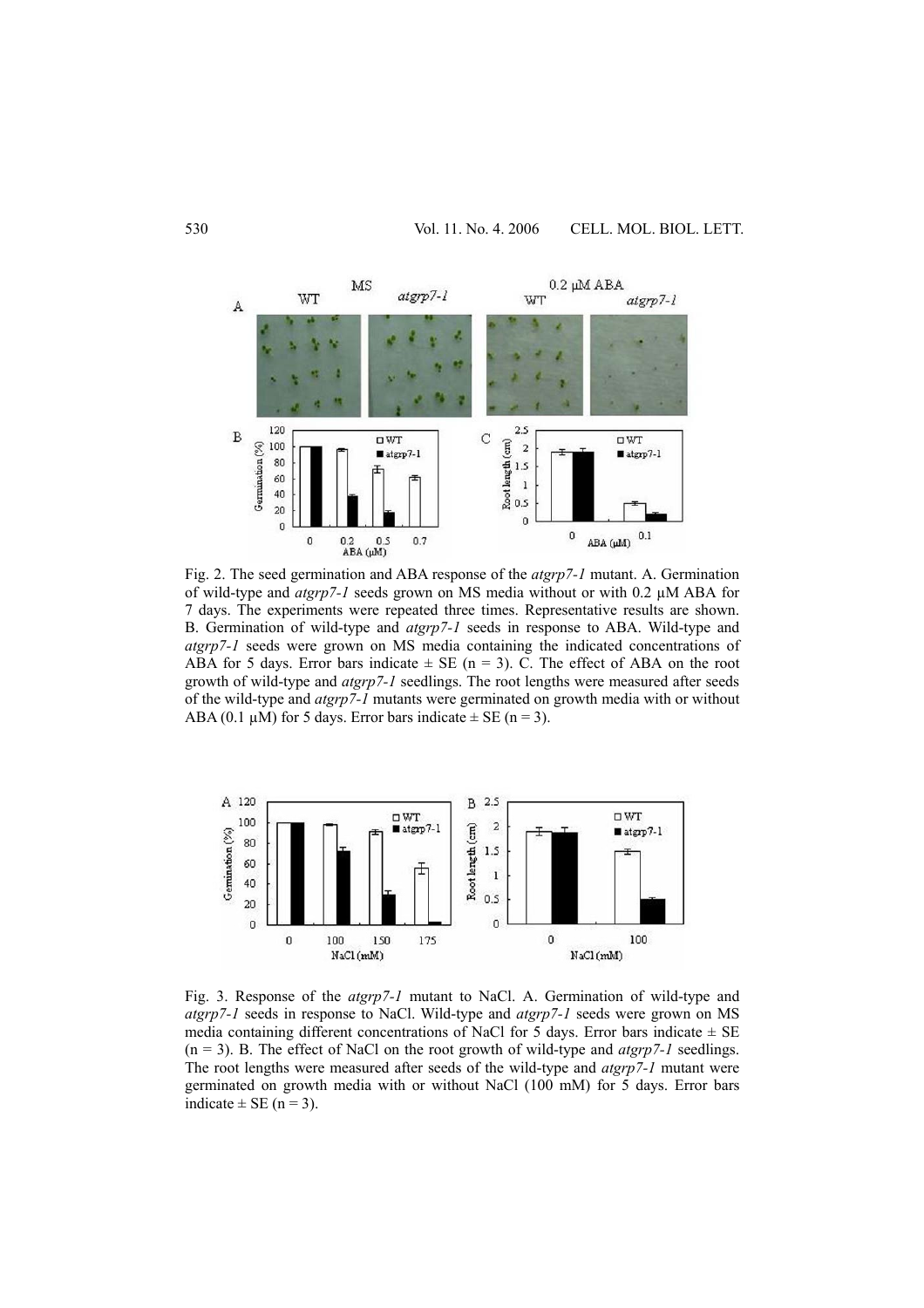

Fig. 4. Response of the *atgrp7-1* mutant to mannitol. A. Germination of wild-type and *atgrp7-1* seeds in response to mannitol. Wild-type and *atgrp7-1* seeds were grown on MS media containing different concentrations of mannitol for 5 days. Error bars indicate  $\pm$  SE (n = 3). B. The effect of mannitol on the root growth of wild-type and *atgrp*7-1 seedlings. The root lengths were measured after seeds of the wild-type and *atgrp7-1* mutant were germinated on growth media with or without mannitol (200 mM) for 5 days. Error bars indicate  $\pm$  SE (n = 3).

### **The expression of ABA- and stress-responsible genes in** *atgrp7-1* **plants**

The finding that the *atgrp7-1* mutant showed altered responses to ABA and stress suggests that the *atgrp7-1* mutation might alter the expression pattern of ABA- or stress-responsible genes. Two ABA- and stress-inducible genes, *RD29A*  and *RAB18*, were used as markers to test this hypothesis. As shown in Fig. 5, higher transcript levels of *RD29A* and *RAB18* were detected in *atgrp7-1* plants than in wild-type plants in the absence or presence of ABA. These results suggest that the *atgrp7-1* mutation leads to up-regulation of ABA- and stressinduced genes.



Fig. 5. RT-PCR analysis of two ABA- and stress-induced genes in wild-type and *atgrp7- 1* plants. Two-week old wild-type and *atgrp7-1* plants were either not treated (-) or treated with 100  $\mu$ M ABA (+) for 6 h, and then sampled for Rt-PCR analysis. The *ACTIN* gene was used as a loading control.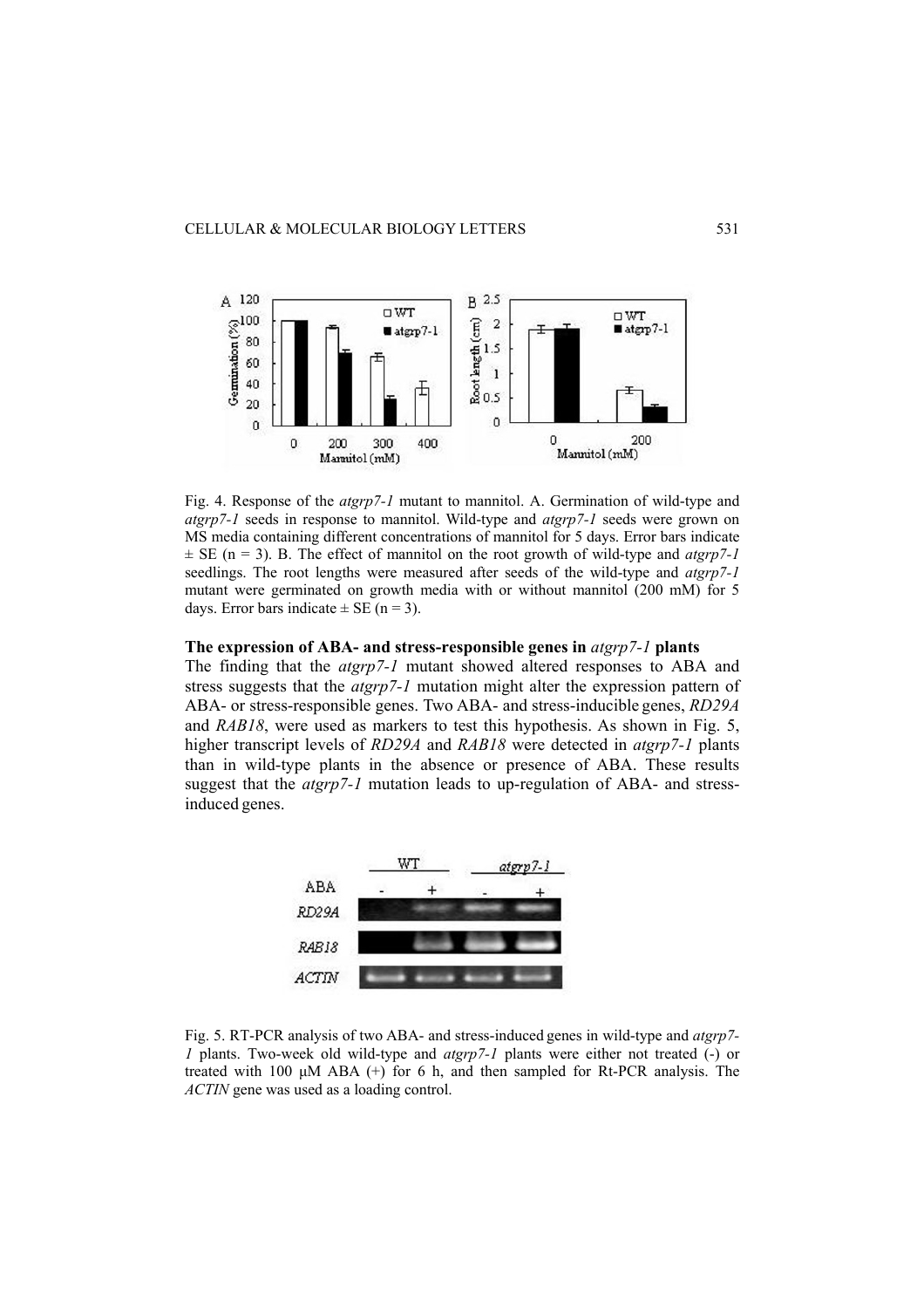#### **DISCUSSION**

*AtGRP7* has been studied before [18, 21], but information about it has been limited to its role in regulating a circadian-regulated negative feedback loop. In this study, we showed that *AtGRP7* plays a role in the regulation of ABA and stress responses. First, we found that the expression level of *AtGRP7* was strongly repressed by ABA, NaCl and mannitol treatments. Second, we showed that **t**he *atgrp7-1* mutant is more sensitive to ABA, NaCl and mannitol compared with the wild type in both seed germination and root growth assays. Finally, we found that the *atgrp7-1* mutant plants accumulated significantly higher transcript levels of two ABA- and stress-inducible genes, *RD29A* and *RAB18*, compared with the wild-type plants.

The *AtGRP7* gene encodes a clock-regulated, glycine-rich, RNA-binding protein in Arabidopsis and shows a circadian variation in steady-state abundance [18, 21]. Constitutive overexpression of its product, AtGRP7, in transgenic Arabidopsis plants depresses the oscillations of the endogenous *AtGRP7* transcript, indicating that both the transcript and the protein are part of a clockregulated negative feedback circuit [18]. In this study, we found that the expression level of *AtGRP7* was strongly repressed by ABA, NaCl and mannitol, which is consistent with the results of analysis of microarray data stored in the GENEVESTIGATOR database [22]. In addition, it was previously shown that, in mammalian cells, a mouse cold-inducible RNA-binding protein plays an essential role in the cold-induced growth suppression of mouse fibroblasts [23]. Moreover, some of the GR-RBP family members have been demonstrated to be induced by cold stress [15]. Interestingly, our unpublished data indicated that *AtGRP7* was also induced by cold stress, which is consistent with the results of analysis of microarray data stored in the GENEVESTIGATOR database [22]. Therefore, we are now conducting a study to examine the role of *AtGRP7* in mediating the cold stress response.

The mechanisms underlying ABA responses in plants have been intensively studied via biochemical and genetic approaches. Studies have identified a number of components in the molecular network linking the ABA signal to the cellular responses in plant cells. Such components are broadly defined into two large categories: signal transducers and transcription factors. The signal transducers include protein kinases and phosphatases, G proteins (both trimeric and small GTP-binding proteins), RNA metabolic proteins, phospholipases, and so on [2-3, 24]. It was shown that, of the RNA metabolism proteins, there are a number of regulators of ABA responses, including: HYL1, a double-stranded RNA-binding protein; ABH1, an mRNA cap-binding protein; and SAD1, an SM-like snRNP protein S [3]. Interestingly, it was recently determined that FCA, an RNA-binding protein, is an ABA receptor involved in RNA metabolism and in controlling flowering time [9]. In addition, GR-RBP4, one of eight members of the GR-RBP family, has been shown to be involved in mediating the germination and growth of Arabidopsis plants under various stress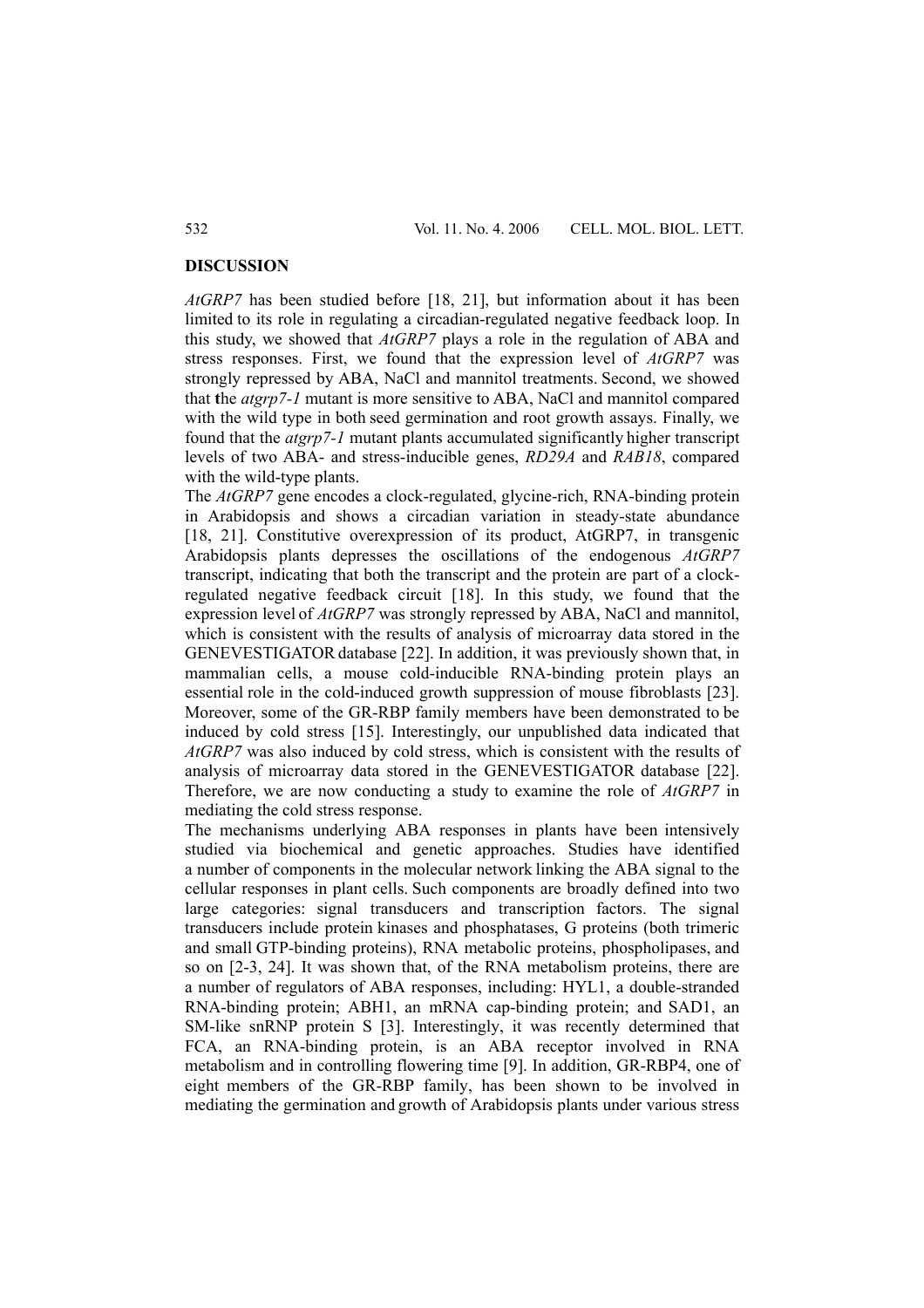conditions [17]. In this study, we identified a recessive T-DNA disruption mutant *atgrp7-1*. A detailed characterization of the *atgrp7-1* mutant, using both seed germination and root growth assays, demonstrated that the disruption of *AtGRP7* led to hypersensitive responses to ABA and osmotic stress conditions, such as high salt and high concentrations of mannitol, as well as the altered expression pattern of two ABA- and stress-inducible genes, *RD29A* and *RAB18*, suggesting that *AtGRP7* is involved in the regulation of ABA and stress responses. However, the analysis of the motif sequence revealed that the promoter of *AtGRP7* did not contain an ABRE (www.arabidopsis.leeds.ac.uk/ act/cislocator.php), suggesting that *AtGRP7* may be indirectly mediated by ABA. As hyperosmotic stress and high salt induce the production of ABA in plants [25, 26], hypersensitivity of the *atgrp7-1* mutant to these stress conditions could result from increased sensitivity to ABA, or from increased production of ABA, or both. In other words, altered stress sensitivity may be an ABAdependent or -independent process. An inhibitor for ABA biosynthesis, norflurazon [5-6, 27], will help to distinguish these possibilities. In addition, it also remains to be determined whether AtGRP7 plays a role in the regulation of ABA-mediated stomatal closure.

In summary, to the best of our knowledge, this data is the first evidence that *AtGRP7* is involved in the regulation of ABA and stress responses.

**Acknowledgements.** We would like to thank Ming Guo, Zhenghua Wu and Junjia Feng for their technical assistances. We would also like to thank the Arabidopsis Biological Resource Center Stock Center for providing SALK\_113110 mutant seeds. This study was supported by the National Natural Science Foundation of China (No. 30570145) and by a grant from Hefei University of Technology.

### **REFERENCES**

- 1. Fedoroff, N.V. Cross-talk in abscisic acid signaling. **Sci. STKE** RE10 (2002) 1-12.
- 2. Finkelstein, R.R., Gampala, S.S.L. and Rock, C.D. Abscisic acid signaling in seeds and seedlings. **Plant Cell (Suppl).** 14 (2002) S15-S45.
- 3. Himmelbach, A., Yang, Y. and Grill, E. Relay and control of abscisic acid signaling. **Curr. Opin. Plant Biol.** 6 (2003) 470-479.
- 4. Giraudat, J. Abscisic acid signaling. **Curr. Opin. Cell Biol.** 7 (1995) 232- 238.
- 5. Pandey, G.K., Cheong, Y.H., Kim, K.N., Grant, J.J., Li, L., Hung, W., D'Angelo, C,. Weinl, S., Kudla, J. and Luan, S. The calcium sensor calcineurin B-like 9 modulates abscisic acid sensitivity and biosynthesis in Arabidopsis. **Plant Cell.** 16 (2004) 1912-1924.
- 6. Kim, K.N., Cheong, Y.H., Grant, J.J., Pandey, G.K. and Luan, S. CIPK3, a calcium sensor-associated protein kinase that regulates abscisic acid and cold signal transduction in Arabidopsis. **Plant Cell.** 15 (2003) 411-423.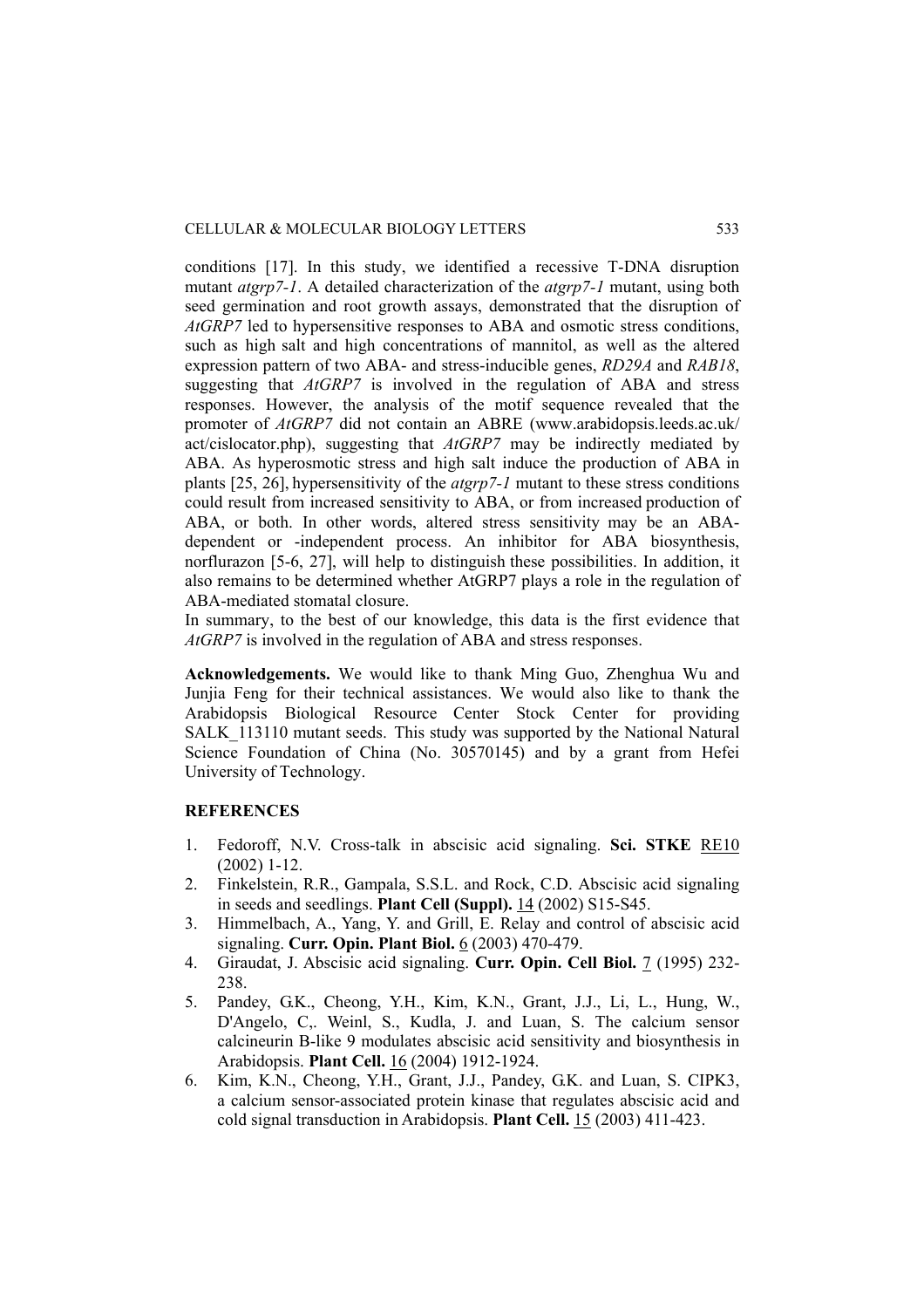- 7. Sridha, S. and Wu, K. Identification of AtHD2C as a novel regulator of abscisic acid responses in Arabidopsis. **Plant J.** 46 (2006)124-133.
- 8. Pandey, G.K., Grant, J.J., Cheong, Y.H., Kim, B.G., Li, L. and Luan, S. ABR1, an APETALA2-domain transcription factor that functions as a repressor of ABA response in Arabidopsis. **Plant Physiol.** 139 (2005) 1185-1193.
- 9. Razem, F.A., El-Kereamy, A., Abrams S.R. and Hill R.D. The RNA-binding protein FCA is an abscisic acid receptor. **Nature** 439 (2006) 290-294.
- 10. Sato, N. A cold-regulated cyanobacterial gene cluster encodes RNAbinding protein and ribosomal protein S21. **Plant Mol. Biol***.* 24 (1994) 819-823.
- 11. Sato, N. A family of cold-regulated RNA-binding protein genes in the cyanobacterium Anabaena variabilis M3. **Nucleic Acids Res.** 23 (1995) 2161-2167.
- 12. Gómez, J., Sánchez, M.D., Stiefel, V., Rigau, J., Puigdomènech, P. and Pagès, M. A gene induced by the plant hormone abscisic acid in response to water stress encodes a glycine-rich protein. **Nature** 334 (1988) 262-264.
- 13. Bergeron, D., Beauseigle, D. and Bellemare, G. Sequence and expression of a gene encoding a protein with RNA-binding and glycine-rich domains in Brassica napus. **Biochim. Biophys. Acta.** 1216 (1993) 123-125.
- 14. Hirose, T., Sugita, M. and Sugiura, M. cDNA structure, expression and nucleic acid-binding properties of three RNA-binding proteins in tobacco: occurrence of tissue-specific alternative splicing. **Nucleic Acids Res.** 21 (1993) 3981-3987.
- 15. Carpenter, C.D., Kreps, J.A. and Simon, A.E. Genes encoding glycinerich Arabidopsis thaliana proteins with RNA-binding motifs are influenced by cold treatment and an endogenous circadian rhythm. **Plant Physiol.** 104 (1994) 1015-1025.
- 16. Derry, J.M., Kerns, J.A. and Francke, U. RBM3, a novel human gene Xp11.23 with putative RNA-binding domain. **Hum. Mol. Genet.** 4 (1995) 2307-2311.
- 17. Kwak, K.J., Kim, Y.O. and Kang, H. Characterization of transgenic Arabidopsis plants overexpressing GR-RBP4 under high salinity, dehydration, or cold stress. **J. Exp. Bot.** 56 (2005) 3007-3016.
- 18. Heintzen, C., Nater, M., Apel, K. and Staiger, D. AtGRP7, a nuclear RNAbinding protein as a component of a circadian-regulated negative feedback loop in Arabidopsis thaliana. **Proc. Natl. Acad. Sci. USA.** 94 (1997) 8515- 8520.
- 19. Murashige, T. and Skoog, F. A revised medium for rapid growth and bioassays with tobacco tissue culture. **Physiol. Plant** 15 (1962) 473-497.
- 20. Alonso, J.M., Stepanova, A.N., Leisse, T.J., Kim, C.J., Chen, H., Shinn, P., Stevenson, D.K., Zimmerman, J., Barajas, P., Cheuk, R. Gadrinab, C., Heller, C., Jeske, A., Koesema, E., Meyers, C.C., Parker, H., Prednis, L., Ansari, Y., Choy, N., Deen, H., Geralt, M., Hazari, N,, Hom, E., Karnes, M., Mulholland, C., Ndubaku R., Schmidt, I., Guzman, P., Aguilar-Henonin, L.,